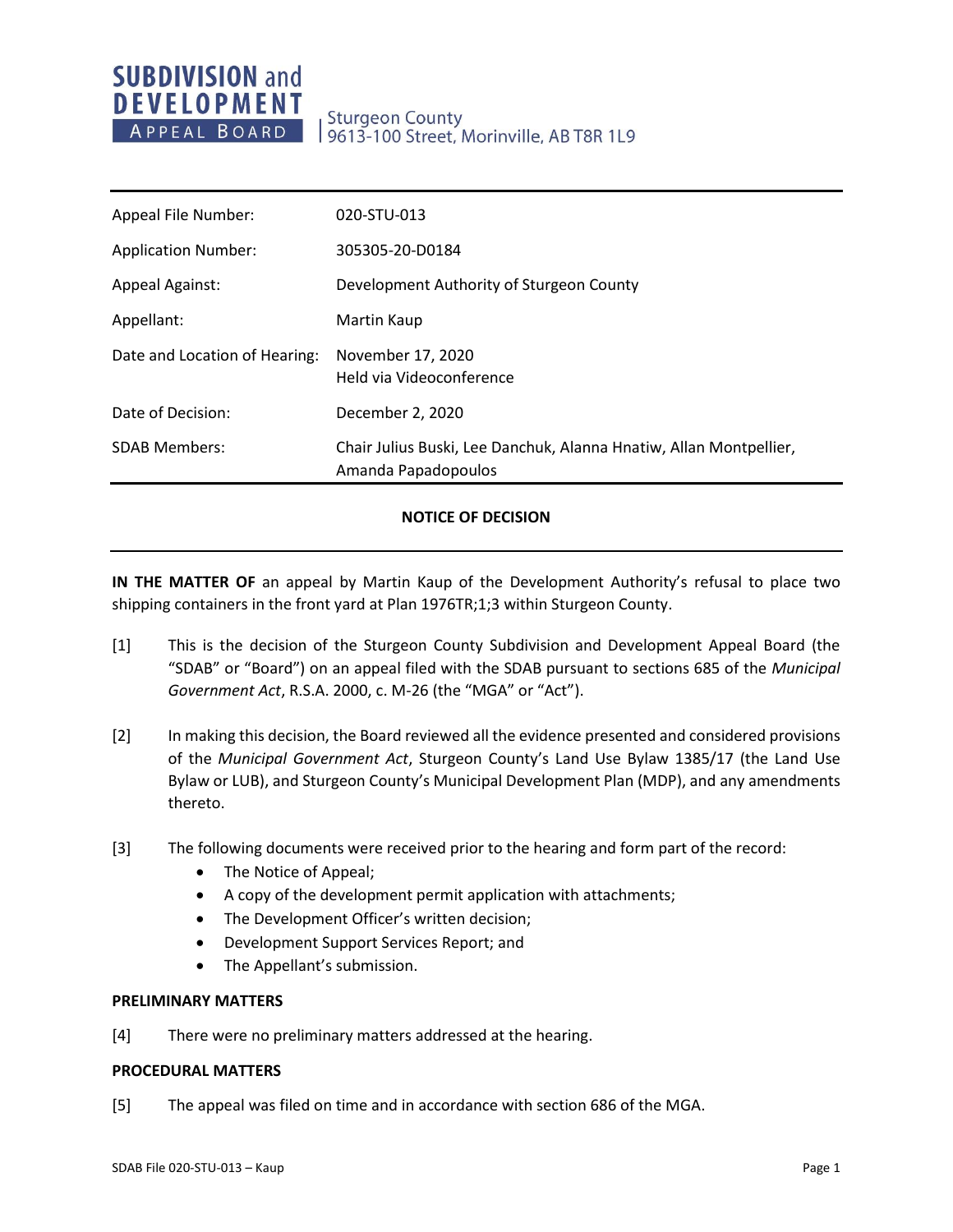#### **SUBDIVISION and DEVELOPMENT Sturgeon County** APPEAL BOARD 19613-100 Street, Morinville, AB T8R 1L9

- [6] There were no objections to the proposed hearing process as outlined by the Chair.
- [7] There were no objections to the composition of the Board hearing the appeal.
- [8] The Board is satisfied that it has jurisdiction to deal with this matter.

### **ISSUES**

[9] The Appellant raised the following grounds of appeal:

The Appellant perceives that the Development Officer misinterprets the Land Use Bylaw, including section 6.27, Table 6.3 and Part 18.

### **RECOMMENDATION OF THE DEVELOPMENT AUTHORITY**

Yvonne Bilodeau, representative for the Development Authority, provided a presentation which included a recommendation that development permit application 305305-20-D0184 be refused for the following reasons:

- [10] Section 6.27.1 of Land Use Bylaw 1385/17 states that shipping containers do not require a development permit if they comply with the provisions in Table 6.3 and the provisions of this section.
- [11] Table 6.3 of the Land Use Bylaw 1385/17 states that the maximum number of shipping containers allowed on a parcel without a development permit is zero (0) in the R4 District. The applicant is requesting two (2) shipping containers.
- [12] Section 6.27.6 of the Land Use Bylaw 1385/17 states that the storage of shipping containers in excess of the maximum amount for a district as listed in Table 6.3, shall be considered *outdoor storage* and will require a development permit. *Outdoor storage* is not a listed use in the R4 District.

## **SUMMARY OF APPLICANT/APPELLANT'S POSITION**

- [13] The applicant owns a 2.5 acre parcel in the hamlet of Villeneuve and it is the largest residential lot in the hamlet. The applicant is seeking to place two shipping containers in the front yard of the property as secure, rodent proof, lockable, clean storage.
- [14] Several neighbours have shipping containers on their property, which are used as permanent storage.
- [15] The containers will be used for permanent storage on the property and be equipped with a lock box.
- [16] The proposed shipping containers will be purchased new and will not be unsightly or cause visibility issues. There are a number of other structures in the community used for storage that are unsightly. The shipping containers would be aesthetically pleasing in comparison.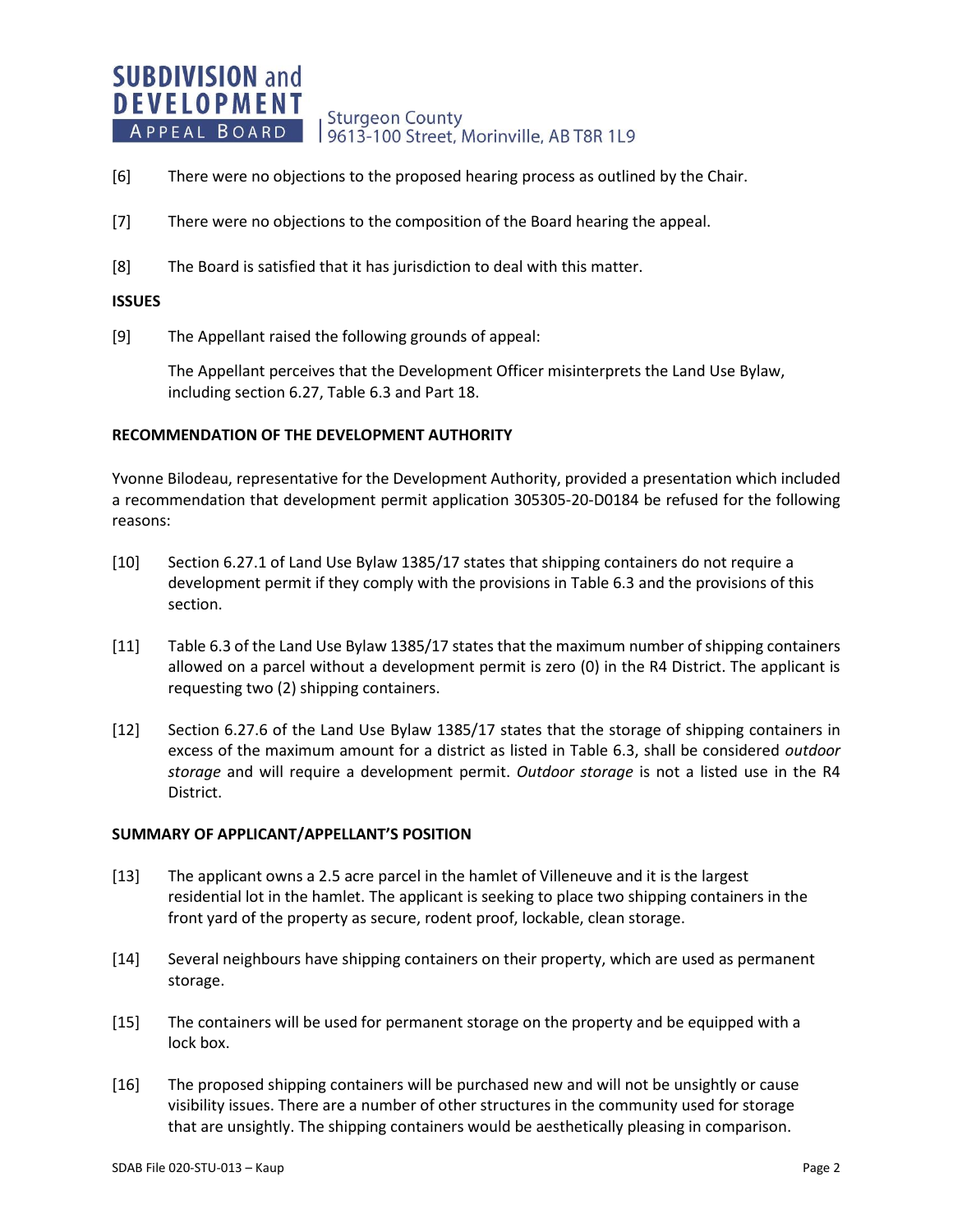# **SUBDIVISION and DEVELOPMENT** APPEAL BOARD

**Sturgeon County** 9613-100 Street, Morinville, AB T8R 1L9

- [17] The wording and definitions outlined in the Land Use Bylaw are unclear and the Development Authority is not consistently or properly applying the provisions of the Bylaw. For example, section 6.27.6 states that "The storage of shipping containers in excess of the maximum amount for a district as listed in Table. 6.3 shall be considered *outdoor storage* and will require a *development permit*". The applicant seeks to use the shipping containers for permanent storage and does not intend to store the shipping containers on the parcel.
- [18] On at least two other occasions, the Development Authority has approved shipping containers as accessory buildings in land use districts that did not permit shipping containers without a development permit, and where *outdoor storage* was listed neither as a permitted nor a discretionary use.
- [19] Since the Land Use Bylaw is unclear, it should be interpreted in the applicant's favour. Further, the Land Use Bylaw should not be interpreted so as to restrict the property owner's rights unless there is a demonstrated reason to do so.

### **DECISION**

**[20] The Board GRANTS the appeal, REVOKES the decision of the Development Authority made on August 31, 2020 to refuse development permit application 305305-20-D0184, and APPROVES the development permit with the following conditions:**

## **Permit Conditions:**

1. The following setbacks to the property lines be adhered to as proposed:

| Front yard: | 30.5 m (100ft) |
|-------------|----------------|
| Side yard:  | 9.2m (30ft)    |

- 2. The shipping containers shall be screened from view to the satisfaction of the Development Authority.
- 3. The shipping containers shall not be structurally altered or structurally modified, nor stacked.
- 4. The exterior treatment of the shipping containers shall be compatible with other buildings in the vicinity.
- 5. The shipping containers shall be used for storage purposes only and shall not be used to store dangerous or hazardous materials or as a dwelling.
- 6. Drainage measures undertaken as part of a development shall not negatively impact adjacent parcels by way of flooding or inundation through the redirection of surface water. In the event that the drainage of a development is found to affect adjacent parcels, all mitigating measures required to remedy the problem including drainage structures, drainage easements and retaining walls shall be at the sole expense of the landowner of the parcel where the mitigating measures are required.
- 7. The applicant/landowner shall adhere to the documents registered on title. No development shall encroach on or be erected on an easement or right-of-way unless the owner of the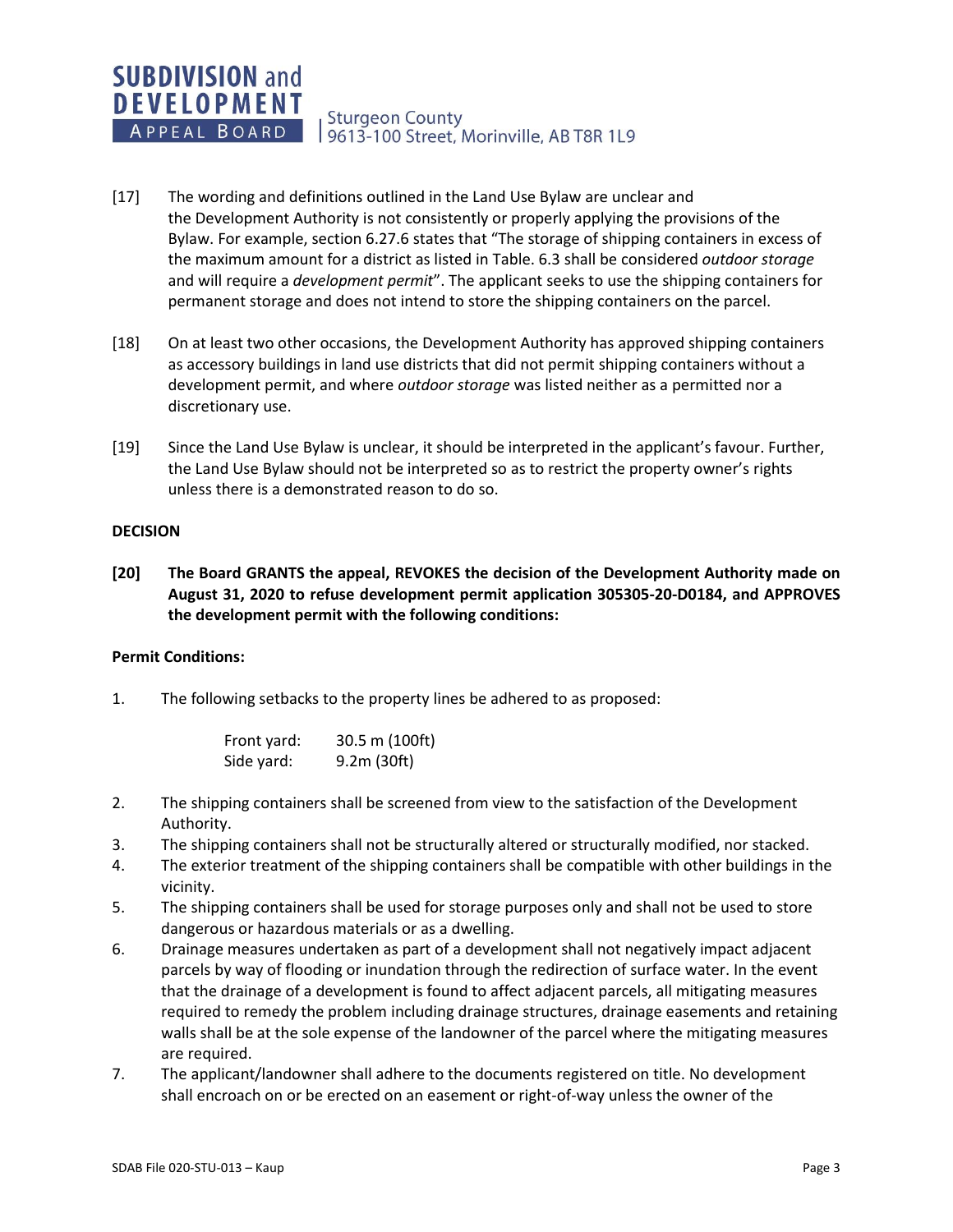#### **SUBDIVISION and DEVELOPMENT Sturgeon County** APPEAL BOARD 9613-100 Street, Morinville, AB T8R 1L9

encroaching structure has obtained written consent from the owner or licensee to which the easement or right-of-way has been granted.

8. If the development authorized by this permit is not commenced within 12 months from the date of its issuance, or is not carried out with reasonable diligence, the permit approval ceases and the permit is deemed to be void, unless an extension to this period has previously been granted by the Development Authority.

# **Advisory Notes:**

- 1. Please contact Alberta 1 Call at 1-800-242-3447 for utility locates at least two days prior to the commencement of construction. The development cannot encroach into or over a utility easement or right of way.
- 2. It is the responsibility of the developer to ensure that the applicant/landowner complies with any federal or provincial laws/legislation and that any required permits are obtained. All development will comply and be consistent with any license, permit, approval, authorization, regulation, or directive established by the Alberta Energy Regulator and Alberta Environment. The applicant/landowner must also comply with the conditions of any easement of covenant which affects the development.

# **REASONS FOR THE DECISION**

- [21] The Boards finds Table 6.3 in the Land Use Bylaw states that shipping containers are not permitted in the R4 district without a development permit, and, in accordance with section 6.27.6, the storage of *shipping containers* in excess of the maximum amount for the district as listed in Table 6.3 shall be considered *outdoor storage* and requires a *development permit*.
- [22] The Board referred to the definition of *outdoor storage* as prescribed in the Land Use Bylaw, which means the "storage of equipment, goods and materials in the open air". The Board was persuaded by the Appellant's argument that the use of the shipping containers in question are for contained storage, not the storage of equipment, goods, and materials in the open air. Therefore, the Board considered whether *shipping containers* should be considered an alternate use within the Land Use Bylaw.
- [23] The Board referred to the definition of *accessory building*, which was the use that the Development Authority relied on in approving Development Permits 305305-19-D0133 and 305305-20-D0146, as provided in the Appellant's disclosure. In the Land Use Bylaw, *accessory building* means "a building or structure that is incidental, subordinate and located on the same parcel as the principal building, but does not include a building or structure used for human habitation and does not include shipping containers".
- [24] Development Permit 305305-19-D0133, approved on June 7, 2019, includes a description of work as "Accessory Building/Use – to place two shipping containers for storage purposes (Morinville Leisure Centre)". This property is located in the Direct Control District 5 – County Campus. Table 6.3 prescribing the maximum number of shipping containers in each district does not address Direct Control districts, and therefore the Board referred to section 16.5 of the Land Use Bylaw which prescribes the regulations specific to the DC5 – Direct Control District 5 – County Campus District. This district does not include *outdoor storage* or *shipping containers* as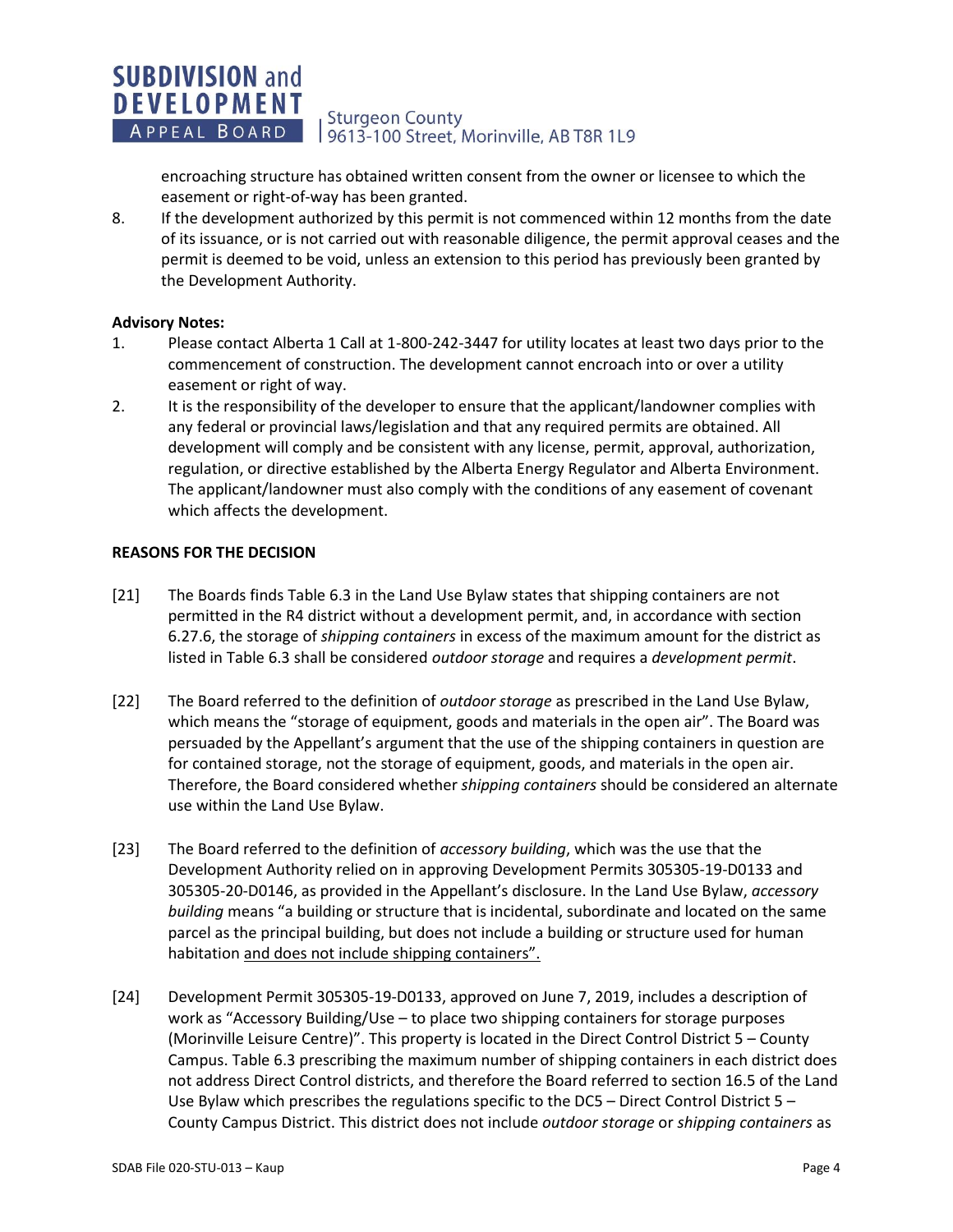#### **SUBDIVISION and DEVELOPMENT Sturgeon County** APPEAL BOARD 9613-100 Street, Morinville, AB T8R 1L9

permitted or discretionary uses. *Shipping containers* are not *accessory buildings* as they are particularly excluded in the definition provided in the Land Use Bylaw. Therefore, the Board finds that the list of uses in this district is not exhaustive and may include *shipping containers*.

- [25] The Board also considered Development Permit 305305-20-D0146, which was approved on July 13, 2020. The description of work listed in this permit is "to construct an accessory building (28ft x 53ft – to place roof over and to enclose 2 shipping containers) with a variance to the side yard setback". This development was in the R2 – Country Estate Residential District. This district does not include *outdoor storage* or *shipping containers* as permitted or discretionary uses. The shipping containers are not *accessory buildings* as they are particularly excluded in the definition provided in the Land Use Bylaw. Therefore, the Board finds that the list of uses in this district is not exhaustive and may include *shipping containers*.
- [26] The Board does not find section 6.27.6 of the Land Use Bylaw helpful in that the applicant seeks to permanently site the two shipping containers, not store them as this section refers to. Further, the interpretation of the Land Use Bylaw that shipping containers constitute *outdoor storage*, which, defined above, implies storage in the open air, is also an inaccurate use. *Shipping containers* are particularly excluded from the definition of an *accessory building* in the Land Use Bylaw. Further, as there is currently no principal dwelling on the parcel, the Board could not properly imply this use as there is no principal building for the storage containers to be accessory to.
- [27] As in the two cases identified above, the Board finds that the list of permitted and discretionary uses in the R4 – Hamlet Serviced District is not exhaustive. The Board finds that the shipping containers, as proposed, are a discretionary use in the R4 – Hamlet Serviced District and therefore the Board has jurisdiction to grant the development permit.
- [28] The Appellant provided photographs of sheds and other storage in the community, many of which the Board found to be unsightly. The Board received evidence from the Appellant that the shipping containers in question would be purchased new and therefore would be more aesthetically pleasing than other storage structures in the community. Further, it is a condition of the development permit that the exterior treatment of the shipping containers be compatible with other buildings in the vicinity.
- [29] The Development Officer noted that one resident expressed opposition but did not make a submission to the Board and therefore the Board placed no weight on this evidence. The Board did not receive submissions from any neighbouring property owners expressing opposition to the proposed development and therefore the Board is satisfied that the development would not materially affect the enjoyment of neighbouring parcels of land such that it should be refused.
- [30] For all of these reasons, the Board has decided to grant the appeal, revoke the decision of the Development Authority, and approve the development permit with the conditions noted above.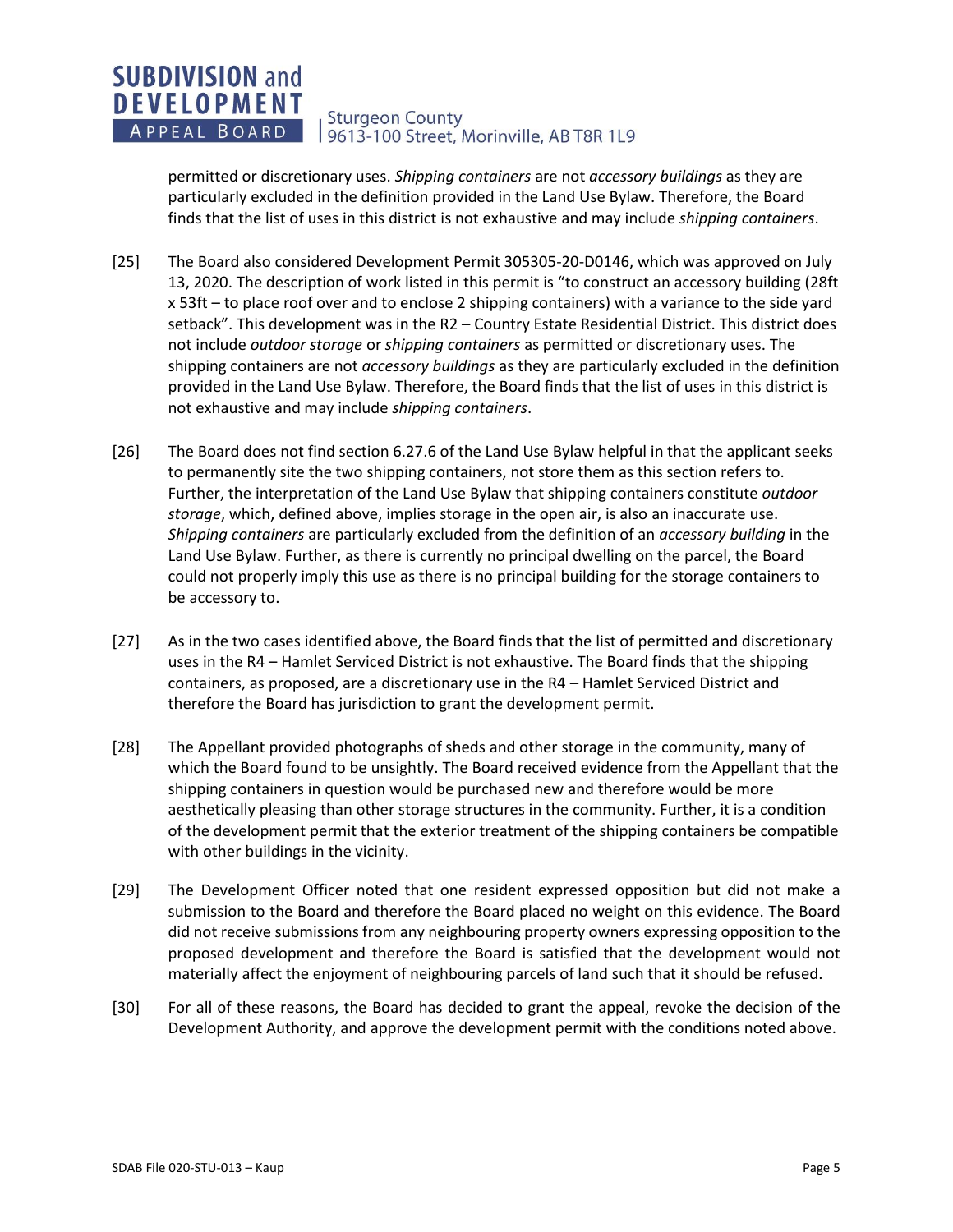# **SUBDIVISION and DEVELOPMENT** Sturgeon County<br>| 9613-100 Street, Morinville, AB T8R 1L9 APPEAL BOARD

Dated at the Town of Morinville, in the Province of Alberta, this 2<sup>nd</sup> day of December 2020.

SUBDIVISION AND DEVELOPMENT APPEAL BOARD Sturgeon County

Bush \_\_\_\_\_\_\_\_\_\_\_\_\_\_\_\_\_\_\_\_\_\_\_\_\_\_\_\_\_\_\_\_\_\_\_\_\_\_\_\_\_

Julius Buski, Chair

*Pursuant to Section 688(1)(a) of the Municipal Government Act (MGA), an appeal of a decision of the Subdivision and Development Appeal Board lies with the Alberta Court of Appeal on a matter of law or jurisdiction. In accordance with Section 688(2)(a), if a decision is being considered, an application for permission to appeal must be filed and served within 30 days after the issuance of the decision and, notice of the application for permission must be provided to the Subdivision and Development Appeal Board and in accordance with Section 688(2)(b), any other persons that the judge directs.*